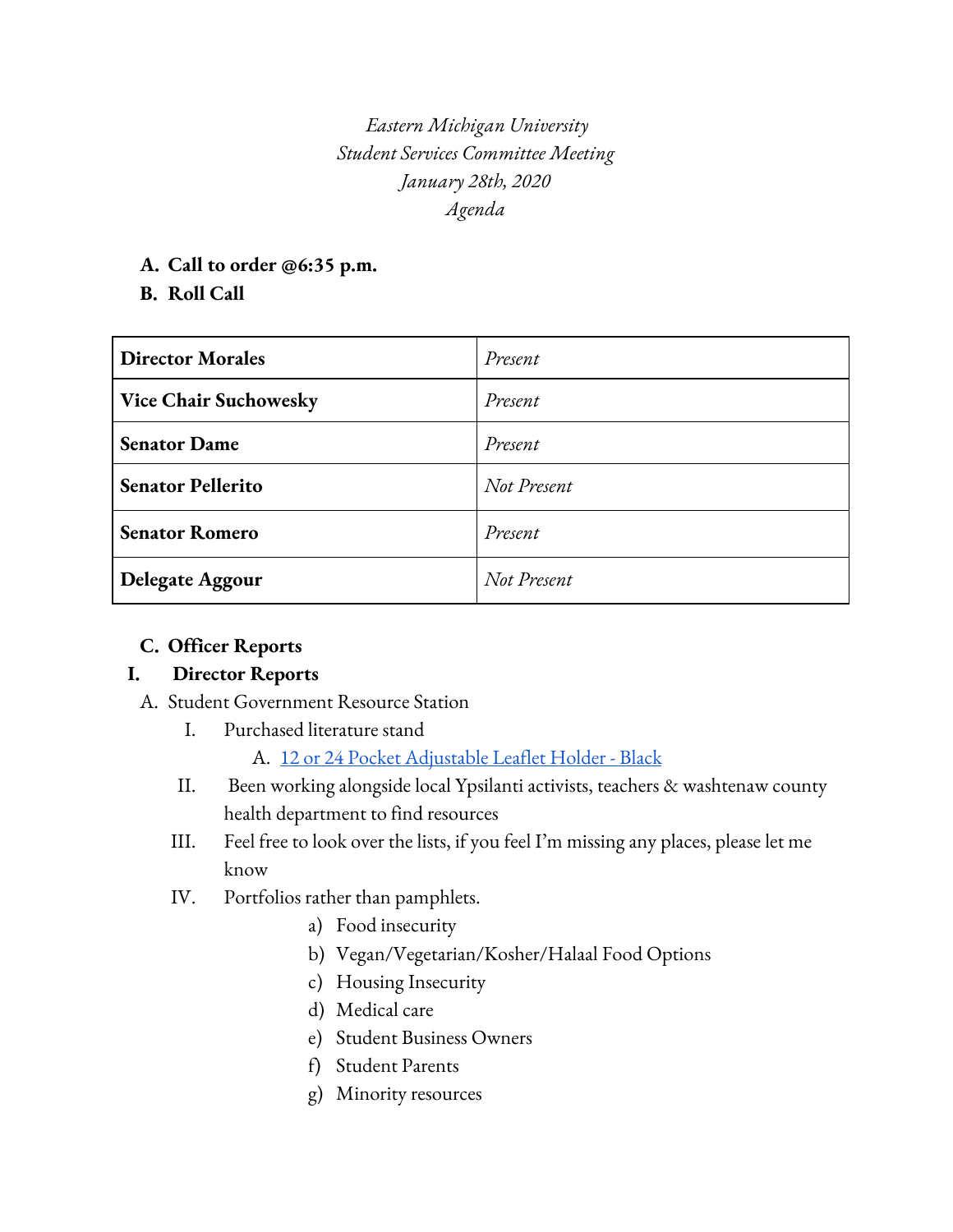- h) Job Resources???
- i) Academic resources
	- (1) Scholarships
	- (2) Tutor
	- (3) Study Groups
	- (4) Math lab
	- (5) Writing center
- V. Been working on flyers for "Better YOU @ EMU" series
- VI. Let me know how you guys feel
- VII. Finally has Orgsync booking access
- VIII. WOC Symposium
	- IX. Spoke with Director Mitchell about financial literacy event
	- X. Put in request to book REC/IM for March 24th

### **II. New Business**

- A. Resolution 106-16
	- 1. Separated dairy-free & lactose intolerance from gluten-free option because both issues are equally important and should not be grouped together.
	- 2. Voting--PASSED Committee

| <b>Vice Chair Suchowesky</b> | Yes |
|------------------------------|-----|
| <b>Senator Dame</b>          | Yes |
| <b>Senator Pellerito</b>     | N/a |
| <b>Senator Romero</b>        | Yes |
| Delegate Aggour              | N/a |

- B. Resolution 106-17
	- 1. Two friendly amendments correcting typographical errors.
	- 2. Voting--PASSED Committee

| Vice Chair Suchowesky    | Yes |
|--------------------------|-----|
| <b>Senator Dame</b>      | Yes |
| <b>Senator Pellerito</b> | N/a |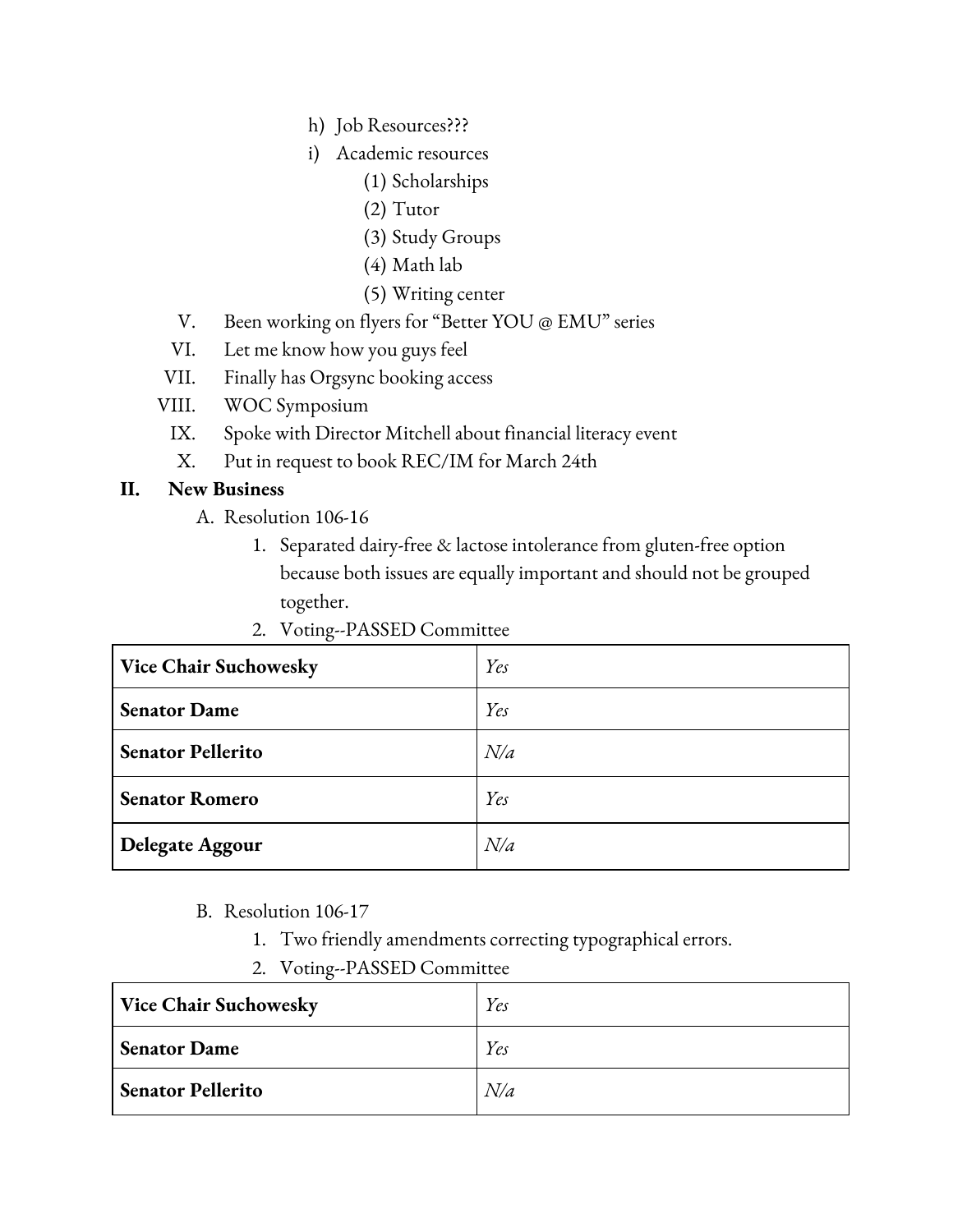| <b>Senator Romero</b> | Yes |
|-----------------------|-----|
| Delegate Aggour       | N/a |

C. GameAbove Initiative

- 1. President Ethan Smith
	- a) Compiled a list of suggestions from SG Senate and E-board members to present to the Provost during next general meeting
- 2. Senator Luis Romero
	- a) Suggested adding a housing insecurity fund
	- b) Increase CAPS funding for diverse counselors
	- c) Free busing to depot town, grocery stores, and ozone house
	- d) Free parking validations for SWOOP'S Food Pantry shoppers
	- e) More health funding for student parents
- D. Park EMU
	- 1. Discussion Points--Since Sen. Marisa Salice's resolution passed, additional suggestions for a face to face meeting
		- a) Director Morales suggested changing ticket process for overnight parking. Rather than getting compounded tickets every four hours.
			- (1) Give a discounted amount for commuters staying overnight
		- b) Director Morales suggested parking options for Westview & Cornell (student apartments)
		- c) Director Morales asked for more signage on campus informing parking pass qualifications.
			- (1) Put signage within parking lots, not just at the outside of parking lots
		- d) Sen. Dame suggested changing parking policy to reform Park EMU
			- (1) Current policy, ticket every four hours

# **III. Old Business**

- A. Better YOU @EMU: Healthy Eating
	- 1. Flyer approved
	- 2. Senator Suchowesky is meeting with Callie G. tomorrow